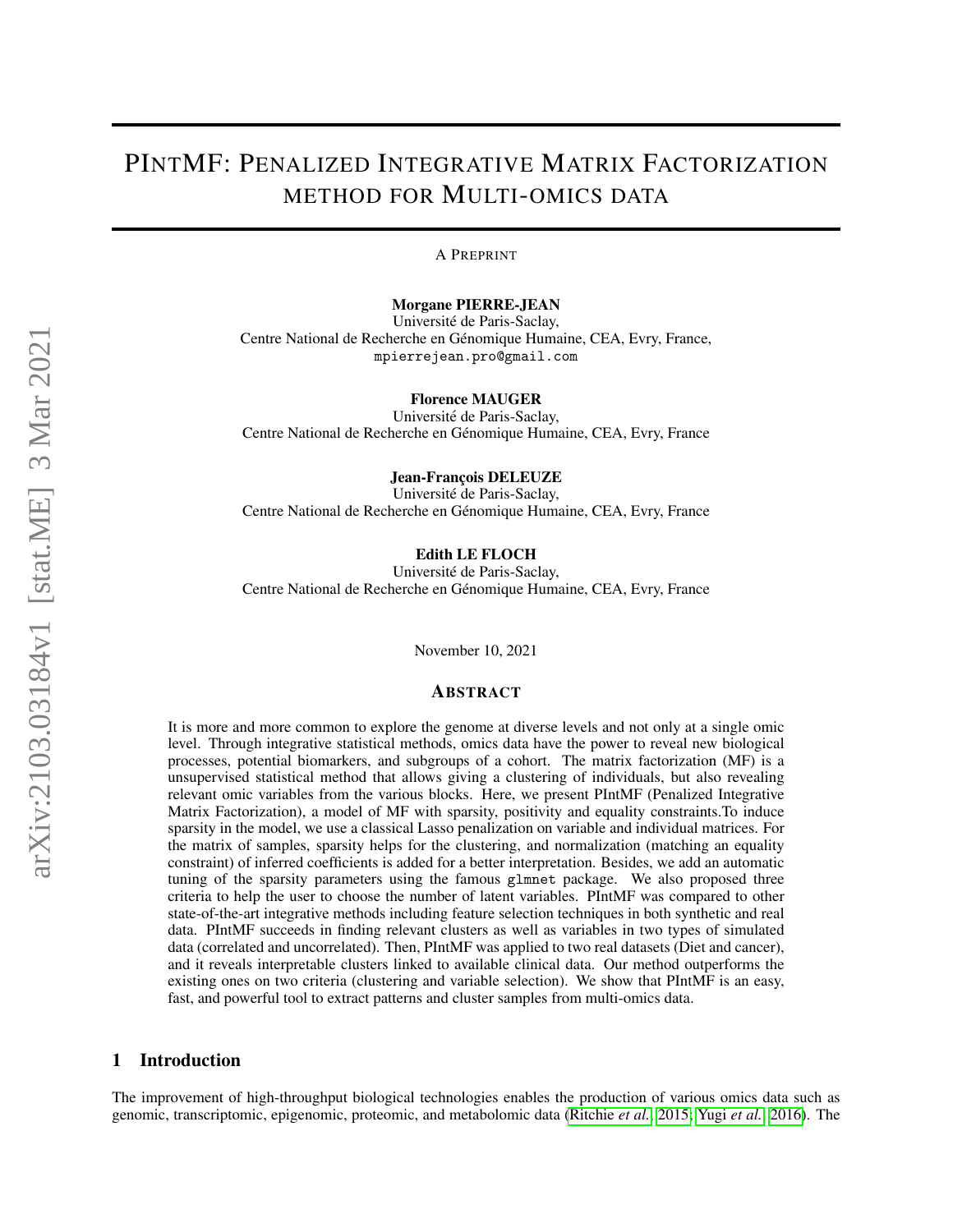generation of these data allows investigating biological processes in cancer or complex diseases. For example, The Cancer Genome Atlas (TCGA [\(Network](#page-12-1) *et al.*, [2012\)](#page-12-1)) has already produced numerous omics data for a set of 32 cancer types [\(Vasaikar](#page-12-2) *et al.*, [2017\)](#page-12-2). Recently, other multi-omics studies on complex diseases and single-cell data are also emergent [\(Rowlands](#page-12-3) *et al.*, [2014;](#page-12-3) [Bock](#page-11-0) *et al.*, [2016;](#page-11-0) [Yang, 2020\)](#page-13-1).

However, integrating omics data addresses several statistical challenges, such as dealing with a large number of variables, few samples, and data heterogeneity [\(Bersanelli](#page-11-1) *et al.*, [2016\)](#page-11-1). Indeed, the statistical distributions of omics data are very heterogeneous. For instance, mutations can be modeled by a binary distribution, while RNAseq data can be modeled by a Negative Binomial distribution and metabolomic data by a Gaussian distribution. Besides, the omic block sizes could vary from one hundred to one billion variables. Furthermore, collecting several omics for a single sample could be difficult due to the cost and access to the biological material.

To identify potential biomarkers and new classifications in complex diseases, since the last decade, unsupervised integrative methods have been developed to analyze the multi-omics datasets (Tini *[et al.](#page-12-4)*, [2017;](#page-12-4) [Huang](#page-12-5) *et al.*, [2017;](#page-12-5) [Chauvel](#page-11-2) *et al.*, [2019;](#page-11-2) [Pierre-Jean](#page-12-6) *et al.*, [2019;](#page-12-6) [Cantini](#page-11-3) *et al.*, [2020\)](#page-11-3). Blocks of omics data can be seen as matrices, and relevant information can be extracted using dimension reduction methods, particularly, matrix factorization (MF) methods [\(Sastry](#page-12-7) *et al.*, [2020\)](#page-12-7) and canonical correlation analysis (CCA) [\(Tenenhaus and Tenenhaus, 2011\)](#page-12-8).

CCA methods are used to integrate multi-omics data and aim to maximize the correlation between omics under constraints [\(Tenenhaus and Tenenhaus, 2011;](#page-12-8) [Tenenhaus](#page-12-9) *et al.*, [2014;](#page-12-9) [Rodosthenous](#page-12-10) *et al.*, [2020\)](#page-12-10).

Then, MF techniques infer two matrices when applied to a single omic data: the first one describes the structure between variables (e.g., genes, probes, regions) and the second one describes the structure between samples.

One famous MF method is the Non-Negative Matrix Factorization (NMF, [\(Lee and Seung, 1999\)](#page-12-11)). This method implements non-negativity constraints on the two inferred matrices. NMF provides a way to explain the structure of data by providing variable profiles (dictionary for each dimension). Besides, NMF enables a classification of the samples thanks to the second matrix. The NMF is a commonly applied method used for a single omic block to identify disease subtypes in gene expression data [\(Burstein](#page-11-4) *et al.*, [2015\)](#page-11-4) or recently, in DNA methylation data [\(Reilly](#page-12-12) *et al.*, [2019\)](#page-12-12).

More recently, extensions of MF have been developed to perform integrative analysis (Mo *[et al.](#page-12-13)*, [2013;](#page-12-13) [Chalise](#page-11-5) *et al.*, [2014;](#page-11-5) [Chen and Zhang, 2018\)](#page-11-6). MF extensions need to infer more than two matrices: one matrix for each omic block is computed and one matrix for samples.

Matrix Factorization showed that it is a powerful technique to integrate heterogeneous data [\(Chauvel](#page-11-2) *et al.*, [2019;](#page-11-2) [Pierre-Jean](#page-12-6) *et al.*, [2019;](#page-12-6) [Cantini](#page-11-3) *et al.*, [2020\)](#page-11-3). In our article, we propose a Penalized Integrative Matrix Factorization method called PIntMF, to discover new patterns and a new classification of a cohort. First, to add sparsity on the first inferred matrix (corresponding to the variable blocks), we used a common regularization technique: the Least Absolute Shrinkage and Selection Operator (LASSO [\(Tibshirani, 1996\)](#page-12-14)). Then, sparsity, non-negativity and equality constraints are added to the second matrix (corresponding to the samples) to help for the interpretability of the clustering.

Besides, we propose criteria to choose the number of latent variables and to properly initialize the algorithm.

The performance of this new unsupervised model was evaluated on both simulated and real data. We applied PIntMF on a simulated framework introduced by our group in [\(Pierre-Jean](#page-12-6) *et al.*, [2019\)](#page-12-6) but also on a simulated framework from [\(Chung and Kang, 2019\)](#page-11-7). We compared our method to several existing unsupervised methods that perform both variable selection and clustering: intNMF [\(Chalise and Fridley, 2017\)](#page-11-8), SGCCA [\(Tenenhaus](#page-12-9) *et al.*, [2014\)](#page-12-9), MoCluster [\(Meng](#page-12-15) *et al.*, [2015\)](#page-12-15), CIMLR [\(Ramazzotti](#page-12-16) *et al.*, [2018\)](#page-12-16), and iClusterPlus [\(Mo and Shen, 2018\)](#page-12-17). Then, we applied the model on a murine liver dataset [\(Williams](#page-13-2) *et al.*, [2016\)](#page-13-2) and glioblastoma cancer data from TCGA already used in [\(Shen](#page-12-18) *et al.*, [2012\)](#page-12-18).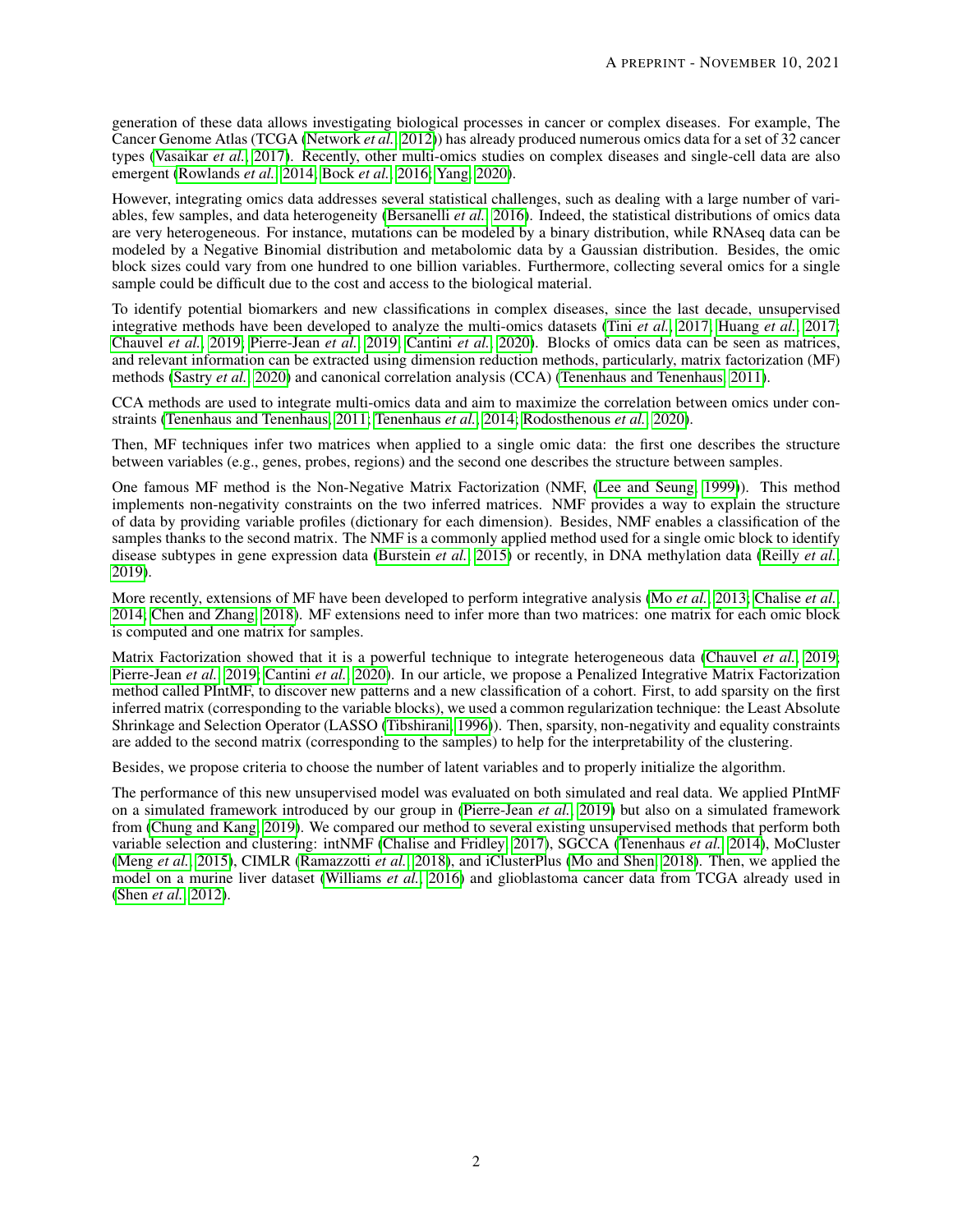## 2 Method

#### 2.1 Model description

<span id="page-2-0"></span>In the following, A denotes a matrix, a a vector and a a scalar. We consider K matrices  $X_1, \ldots X_K$  as the input of each method. Each matrix  $\mathbf{X}_k$  is of size  $n \times J_k$  (*n* is the number of samples and  $J_k$  the number of variables for the block k. In this article, we propose a model based on the matrix factorization method i.e.:

$$
\mathbf{X}^k \approx \mathbf{W} \mathbf{H}^k \tag{1}
$$

where W denotes a common basis matrix and  $H^k$  a specific coefficient matrix associated with the block k. W is of size  $n \times P$  and  $\mathbf{H}^k$  is of size  $P \times J_k$ . Therefore, the variable P is the number of latent variables in the model.

To ensure identifiability and improve interpretation of the model, non-negativity and sparsity constraints are imposed on  $W$  (as in intNMF model described in [\(Chalise and Fridley, 2017\)](#page-11-8)).  $\dot{W}$  will be used to cluster samples simultaneously across the K omics blocks. On  $\mathbf{H}^k$ , a sparsity constraint is imposed to perform variable selection simultaneously to the clustering of samples. The model [1](#page-2-0) can be extended to the following optimization problem:

<span id="page-2-1"></span>
$$
\min_{\mathbf{W}, \mathbf{H}_1, \dots, \mathbf{H}^k} \sum_{k=1}^K \|\mathbf{X}^k - \mathbf{W} \mathbf{H}^k\|_F^2 + \lambda_k \|\mathbf{H}^k\|_1 + \sum_{i=1}^n \mu_i \|\mathbf{w}_{i\bullet}\|_1
$$
\n
$$
\sum_{i=1}^n \mu_i \|\mathbf{w}_{i\bullet}\|_1
$$
\ns.t.

\n
$$
\mathbf{W} \ge 0
$$
\n(2)

where  $\|\mathbf{H}^{k}\|_{1} = \sum_{p=1}^{P} \sum_{j=1}^{J_{k}} |h_{pj}^{k}|.$ 

#### 2.2 Solving equation

The optimization problem [2](#page-2-1) is not convex on  $\mathbf{W},\mathbf{H}_1,\ldots,\mathbf{H}^k$ , but is convex separately on each matrix. Consequently, it can be solved alternatively on  $W, H_1, \ldots, H^k$  until convergence.

## 2.2.1 Solve on W

In this step,  $\mathbf{H}^{k}$  is fixed and the problem [3](#page-2-2) is solved on W.

<span id="page-2-2"></span>
$$
\min_{\mathbf{W}} \sum_{k=1}^{K} \|\mathbf{X}^{k} - \mathbf{W}\mathbf{H}^{k}\|_{F}^{2} + \sum_{i=1}^{n} \mu_{i} \|\mathbf{w}_{i\bullet}\|_{1} \quad \text{st.} \quad \mathbf{W} \ge 0
$$
\n(3)

<span id="page-2-3"></span>All individuals are independent for the weights W when  $H^k$  are fixed. The problem for an individual i can be written as follows:

$$
\min_{\mathbf{w}_{i\bullet}} \sum_{k=1}^{K} \|\mathbf{x}_{i\bullet}^k - \mathbf{w}_{i\bullet}\mathbf{H}^k\|^2 + \mu_i \|\mathbf{w}_{i\bullet}\|_1 \quad \text{st.} \quad \mathbf{w}_{i\bullet} \ge 0 \tag{4}
$$

Equation [4](#page-2-3) is equivalent to

<span id="page-2-4"></span>
$$
\min_{\mathbf{w}_{i\bullet}} \sum_{k=1}^{K} \sum_{j=1}^{J_k} (x_{ij}^k - \mathbf{w}_{i\bullet} \mathbf{h}_{\bullet j}^k)^2 + \mu_i \|\mathbf{w}_{i\bullet}\|_1 \quad \text{st.} \quad \mathbf{w}_{i\bullet} \ge 0
$$
\n(5)

The optimization problem described by [5](#page-2-4) is a classical lasso problem with a positivity constraint. It can be easily and fastly solved by glmnet R package [\(Jerome](#page-12-19) *et al.*, [2010\)](#page-12-19).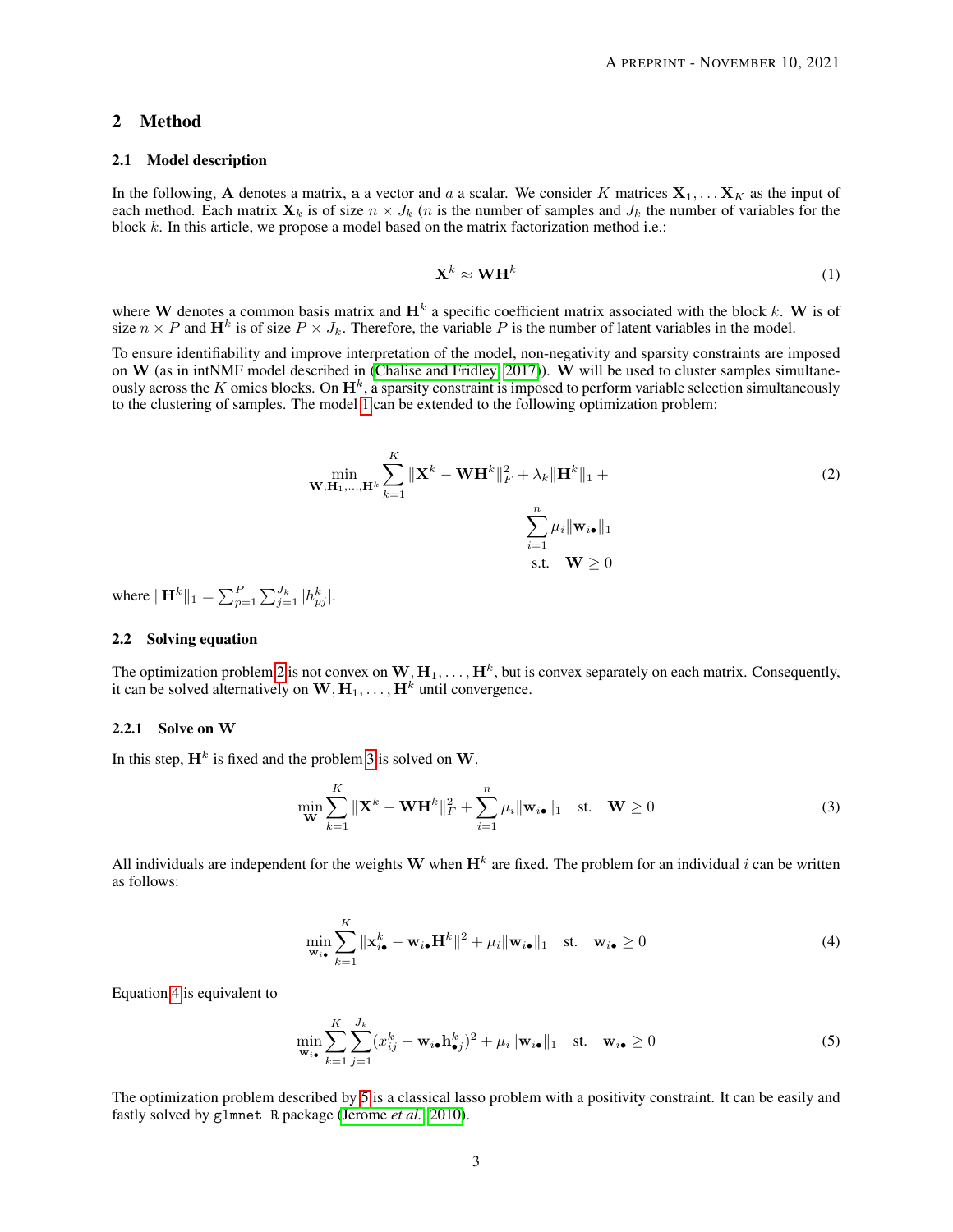## 2.2.2 Solve on  $H^k$

When W is fixed, each  $H^k$  can be solved independently. In this section, to be more readable, the index k is removed from the equations.

$$
\min_{\mathbf{H}} Q(\mathbf{H}) = \min_{\mathbf{H}} \|\mathbf{X} - \mathbf{W}\mathbf{H}\|_{F}^{2} + \lambda \sum_{p=1}^{P} \sum_{j=1}^{J} |h_{pj}|
$$
(6)

 $\setminus$ 

$$
Q(\mathbf{H}) = \operatorname{Trace}\left\{ (\mathbf{X} - \mathbf{W}\mathbf{H})(\mathbf{X} - \mathbf{W}\mathbf{H})^T \right\} +
$$
  
\n
$$
\lambda \sum_{p=1}^P \sum_{j=1}^J |h_{pj}|
$$
  
\n
$$
= \operatorname{vec}(\mathbf{X} - \mathbf{W}\mathbf{H})^T \operatorname{vec}(\mathbf{X} - \mathbf{W}\mathbf{H}) +
$$
  
\n
$$
\lambda \sum_{p=1}^P \sum_{j=1}^J |h_{pj}|
$$
  
\n
$$
(\mathbf{H}_{11})
$$

We denote 
$$
\mathbf{h} = vec(\mathbf{H}) = \begin{pmatrix} \vdots \\ \mathbf{H}_{P1} \\ \vdots \\ \mathbf{H}_{1J} \\ \vdots \\ \mathbf{H}_{PJ} \end{pmatrix}
$$
 and  $\mathbf{x} = vec(\mathbf{X}) = \begin{pmatrix} \vdots \\ \mathbf{X}_{n1} \\ \vdots \\ \mathbf{X}_{1J} \\ \vdots \\ \mathbf{X}_{nJ} \end{pmatrix}$ .

$$
Q(\mathbf{H}) = (\mathbf{x} - vec(\mathbf{W}\mathbf{H}))^T (\mathbf{x} - vec(\mathbf{W}\mathbf{H})) + \lambda ||\mathbf{h}||_1
$$
  
= (\mathbf{x} - (\mathbb{I}\_J \otimes \mathbf{W})vec(\mathbf{H}))^T (\mathbf{x} - (\mathbb{I}\_J \otimes \mathbf{W})vec(\mathbf{H}))  
+ \lambda ||\mathbf{h}||\_1  
= (\mathbf{x} - \widetilde{\mathbf{W}}\mathbf{h})^T (\mathbf{x} - \widetilde{\mathbf{W}}\mathbf{h}) + \lambda ||\mathbf{h}||\_1

where  $\mathbb{I}_I$  is the identity matrix of size J and  $\tilde{\mathbf{W}} = \mathbb{I}_I \otimes \mathbf{W}$ 

We can reformulate the problem as follows:

$$
Q(\mathbf{H}) = \|\mathbf{x} - \tilde{\mathbf{W}} \mathbf{h}\|^2 + \lambda \|\mathbf{h}\|_1
$$

 $\lambda$  will be optimized for each block  $k = 1, \ldots, K$ .

As for W, we used the glmnet package to solve this problem.

## 2.2.3 Normalization

We would like to consider W as a weight matrix. To avoid problems of convergence or non-identifiability, the normalization by the sum of weights for each row of  $W$  is added after computing the matrix, i.e. each row is divided by its sum after each step:

$$
\mathbf{w}_{i\bullet} = \frac{\mathbf{w}_{i\bullet}}{\sum_{p=1}^{P} \mathbf{w}_{ip}} \tag{7}
$$

#### 2.3 Stopping criteria

The stopping criterion of the model is determined by the convergence of the matrix  $W$ . The stability of the similarity of matrix  $\overline{W}$  between two iterations means that the model has converged therefore we stop the algorithm. The similarity between  $W^{t-1}$  and  $W^t$  is measured with the ARI. The users have also the possibility to define a maximum number of iterations to limit the time of the algorithm.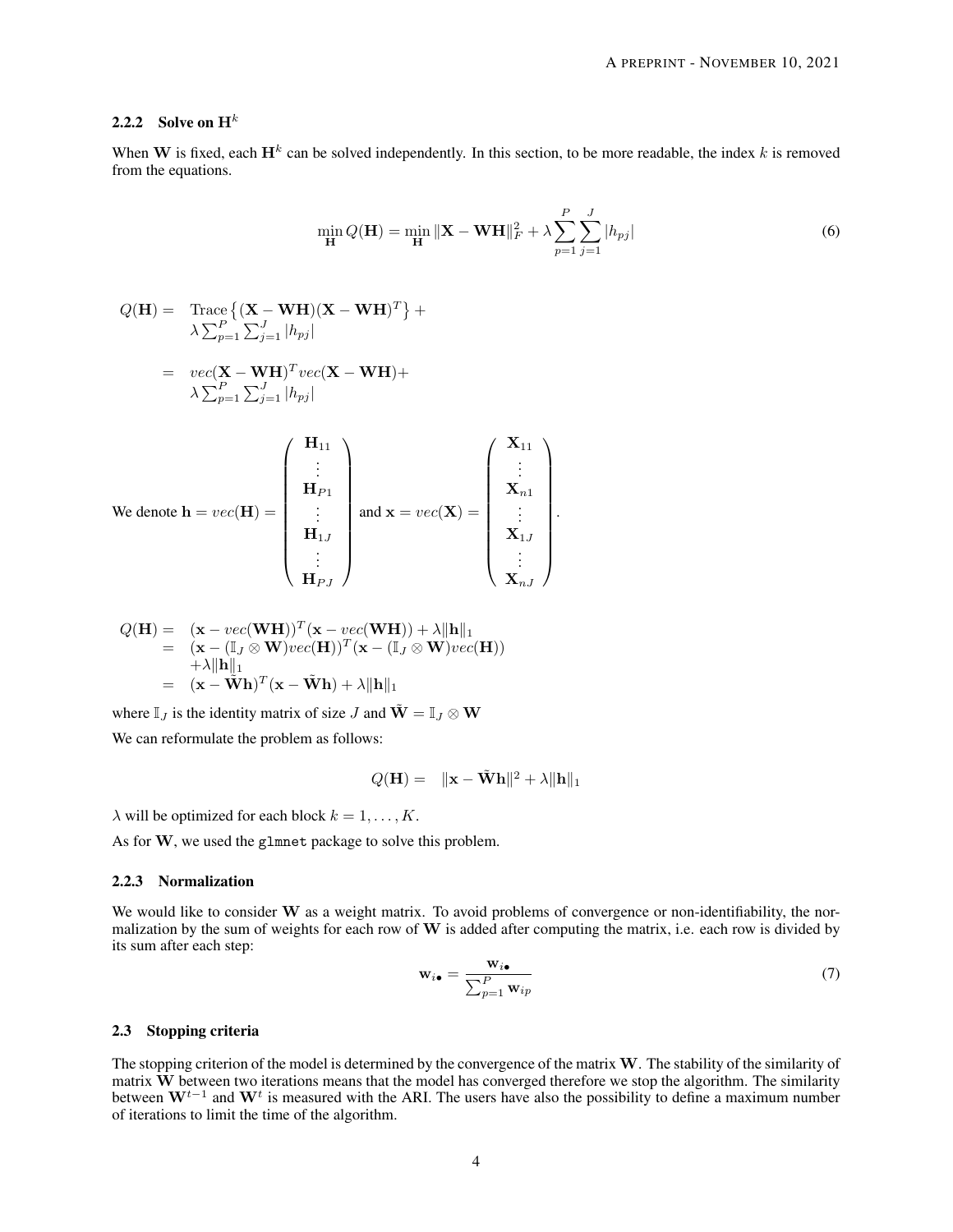#### 2.4 Automatic tuning of sparsity parameters

For each block  $\mathbf{X}^k$ , we need to calibrate the sparsity parameter  $\lambda_k$  and  $\mu_i$ . The main advantage of g1mnet package is the speed (see Supplementary Materials Fig. S9). Besides, glmnet implements a cross validation technique to choose the best  $\lambda$  or  $\mu$ . PIntMF takes advantage of glmnet to calibrate the penalty on each block. Therefore the only parameter that the user needs to tune is the number of latent variables P.

#### 2.5 Clustering

In this article, all clusterings are obtained by applying a hierarchical clustering with the ward distance [\(Ward Jr, 1963\)](#page-13-3) on matrix  $W$ . For the optimal number of clusters,  $P$  is chosen.

#### 2.6 Criteria to choose the best model

In this section, we present three different criteria to choose the appropriate number of latent variables (P).

#### 2.6.1 Mean square error

The number of latent variables can be optimized by looking at the curve of the Mean Square Error (MSE). In this context, the mean square error (MSE) for each dataset  $k$  is defined by:

$$
MSE_P^k = \frac{\|\mathbf{X}^k - \mathbf{W}\mathbf{H}^k\|_F^2}{n \times J_k}
$$
\n(8)

Then, the total MSE is then defined by averaging the different  $MSE^k_P$ :

$$
MSE_P = \sum_k MSE_P^k / K \tag{9}
$$

#### 2.6.2 Percentage of variation explained (PVE)

To measure the performance of the method, we computed the Percentage of Variation Explained [\(Nowak](#page-12-20) *et al.*, [2011\)](#page-12-20) defined by the following formula:

$$
PVE(\mathbf{W}, \mathbf{H}^{k}) = 1 - \frac{\|\mathbf{X}^{k} - \mathbf{W}\mathbf{H}^{k}\|_{F}^{2}}{\|\mathbf{X}^{k} - \bar{\mathbf{X}}^{k}\mathbf{1}_{Jk}\|_{F}^{2}}
$$
(10)

where  $\bar{X}^k$  is a vector containing the average profile of each individual:

 $\bar{\mathbf{X}}_i^k = \frac{\sum_j x_{ij}}{J_k}$  $\frac{j^{(k)}j^{(k)}}{J_k}$ , and  $\mathbf{1}_{J_k} = (1, \ldots, 1)$  is a row-vector of size  $J_k$ .

Then, we computed the global PVE as the mean of the PVE on the  $K$  blocks i.e.:

$$
PVE = \frac{1}{K} \sum_{k=1}^{K} PVE(\mathbf{W}, \mathbf{H}^{k})
$$
\n(11)

#### 2.6.3 Cophenetic distance

We were inspired by [\(Gaujoux and Seoighe, 2010\)](#page-12-21) for the last criterion.

We want to assess if the distances in the tree (after hierarchical clustering on  $W$ ) reflect the original distances accurately.

One way is to compute the correlation between the cophenetic distances and the original distance data generated by the dist() function on W [\(Sokal and Rohlf, 1962\)](#page-12-22). The clustering is valid, if the correlation between the two quantities is high. Note that we use the cophenetic function defined by [\(Sneath](#page-12-23) *et al.*, [1973\)](#page-12-23).

The cophenetic correlation usually decreases with the increase of P values. [Brunet](#page-11-9) *et al.* [\(2004\)](#page-11-9) suggested choosing the smallest value of P for which this coefficient starts decreasing.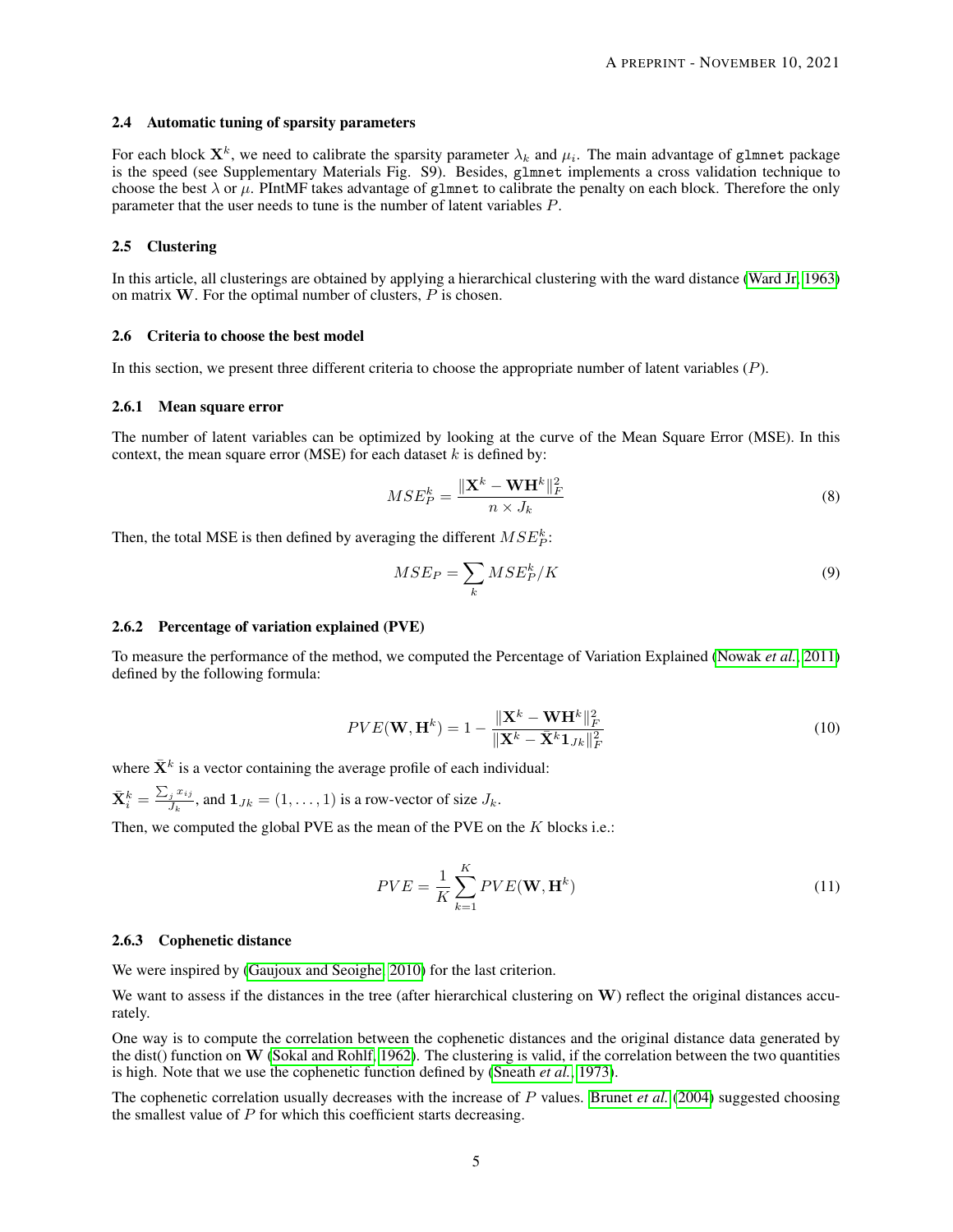# 3 Performance criteria

Two criteria are used to assess the performance of our method and to compare it with others.

## <span id="page-5-0"></span>3.1 Adjusted Rand Index (ARI)

On a simulated dataset and on well known real datasets, it is possible to compute the similarity between the true and the inferred classifications. We use the Adjusted Rand Index as a criterion to evaluate the performance of our method. The Adjusted Rand Index [\(Rand, 1971\)](#page-12-24) is equal to one when the two classifications that are compared are totally similar and zero or even negative if the classifications are completely different.

## <span id="page-5-1"></span>3.2 Area under the ROC curve (AUROC)

On a simulated dataset, the variables that drive the subgroups are known, and it is easy to compute false-positive and true-positive rates. First, variables are ordered by their standard deviation (from the highest to the lowest) computed on the  $H$  matrix to highlight the largest differences between the  $P$  components and therefore the most contributory to the clusters. To summarize the information of these two quantities, we compute the area under the TPR-FPR curve (AUROC). An AUROC equal to one means that the method selects the variables with no error. An AUROC under 0.50 means that false-positive variables are selected before the true positive ones.

# 4 Results

## 4.1 Optimization of the algorithm

## 4.1.1 Initialization

Often in NMF algorithms [\(Lee and Seung, 1999\)](#page-12-11), the matrices are initialized by non-negative random values. We assess four kinds of initialization for PIntMF (hierarchical clustering, random, Similarity Network Fusion and Singular Values Decomposition).

The best initialization is based on the SNF algorithm [\(Wang](#page-13-4) *et al.*, [2014\)](#page-13-4) (Fig. S1). This initialization has the advantage to take into account simultaneously the  $K$  blocks of the analysis.

Therefore, for all the following analyses, SNF initialization was used.

## 4.1.2 Computing optimization of H

Several algorithms to solve the Lasso problem on  $H<sup>k</sup>$  were tested. glmnet is the fastest package among them (Supplementary materials Fig. S9).

#### 4.2 Performance on simulated datasets

We assess the performance of PIntMF in two simulated frameworks described below.

#### 4.2.1 Simulations on independent datasets (non-correlated blocks)

The performance of PIntMF to cluster samples and to select relevant variables was evaluated on simulated data described in [\(Pierre-Jean](#page-12-6) *et al.*, [2019\)](#page-12-6). The framework of these simulations is composed of three blocks with three different types of distribution (Binary, Beta-like, and Gaussian) to simulate the heterogeneity of the integrative omics data studies. Indeed, a binary distribution could match a mutation (equal to 1 if the gene is mutated and 0 otherwise); a Beta-like distribution could match DNA methylation data, and a Gaussian distribution could match gene expression values.

Four unbalanced groups (composed of 25, 20, 5, and 10 individuals) have been simulated (Benchmarks 1 to 5). Datasets with 2, 3, and 4 balanced groups have also been simulated (Benchmarks 6 to 8). Each benchmark is simulated 50 times.

PIntMF was compared to several integrative unsupervised methods [\(Pierre-Jean](#page-12-6) *et al.*, [2019\)](#page-12-6) that perform both clustering and variable selection namely: intNMF [\(Chalise](#page-11-5) *et al.*, [2014\)](#page-11-5), SGCCA [\(Tenenhaus](#page-12-9) *et al.*, [2014\)](#page-12-9), MoCluster [\(Meng](#page-12-15) *[et al.](#page-12-15)*, [2015\)](#page-12-15), iClusterPlus (Mo *[et al.](#page-12-13)*, [2013\)](#page-12-13), and CIMLR [\(Ramazzotti](#page-12-16) *et al.*, [2018\)](#page-12-16).

Clustering performance was evaluated using the Adjusted Rand Index on simulated data (see section [3.1\)](#page-5-0).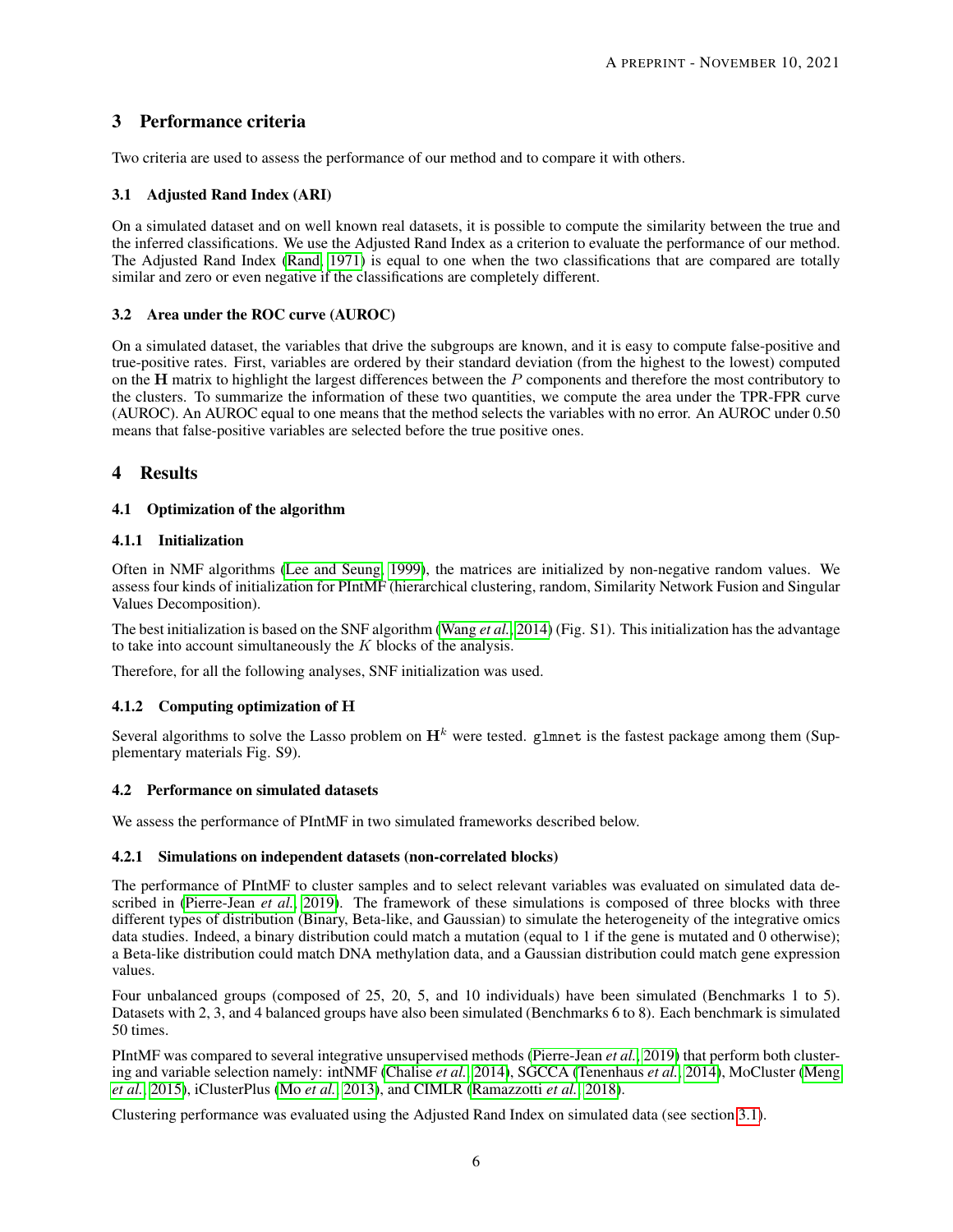<span id="page-6-0"></span>

On the eight simulated benchmarks with various levels of signal to noise ratio, PIntMF and MoCluster outperform the other methods with an ARI equal to 1 in most cases (Fig. [1\)](#page-6-0).

Figure 1: Adjusted Rand Index of PIntMF, intNMF, SGCCA, MoCluster, iClusterPlus, and CIMLR methods on simulated datasets. B1 :Referrence, B2: More Gaussian noise, B3: More Gaussian noise and more Binary noise, B4: More Beta noise and more Binary noise, B5: More Relevant variables, B6: 2 balanced groups, B7: 3 balanced groups, B8: 4 balanced groups

The performance of variable selection is assessed using the area under ROC curves (AUROC) after computing False Positive Rates (FPR) and True Positive Rates (TPR) (see section [3.2\)](#page-5-1). The computation of the AUROC shows that PIntMF performs as well as MoCluster on the three types of data (Table S1 in Supplementary Materials). Indeed, PIntMF reaches either the first or the second-best AUROC for these simulations. Besides, the lowest AUROC is equal to 0.88 which means that the method is both sensitive and specific.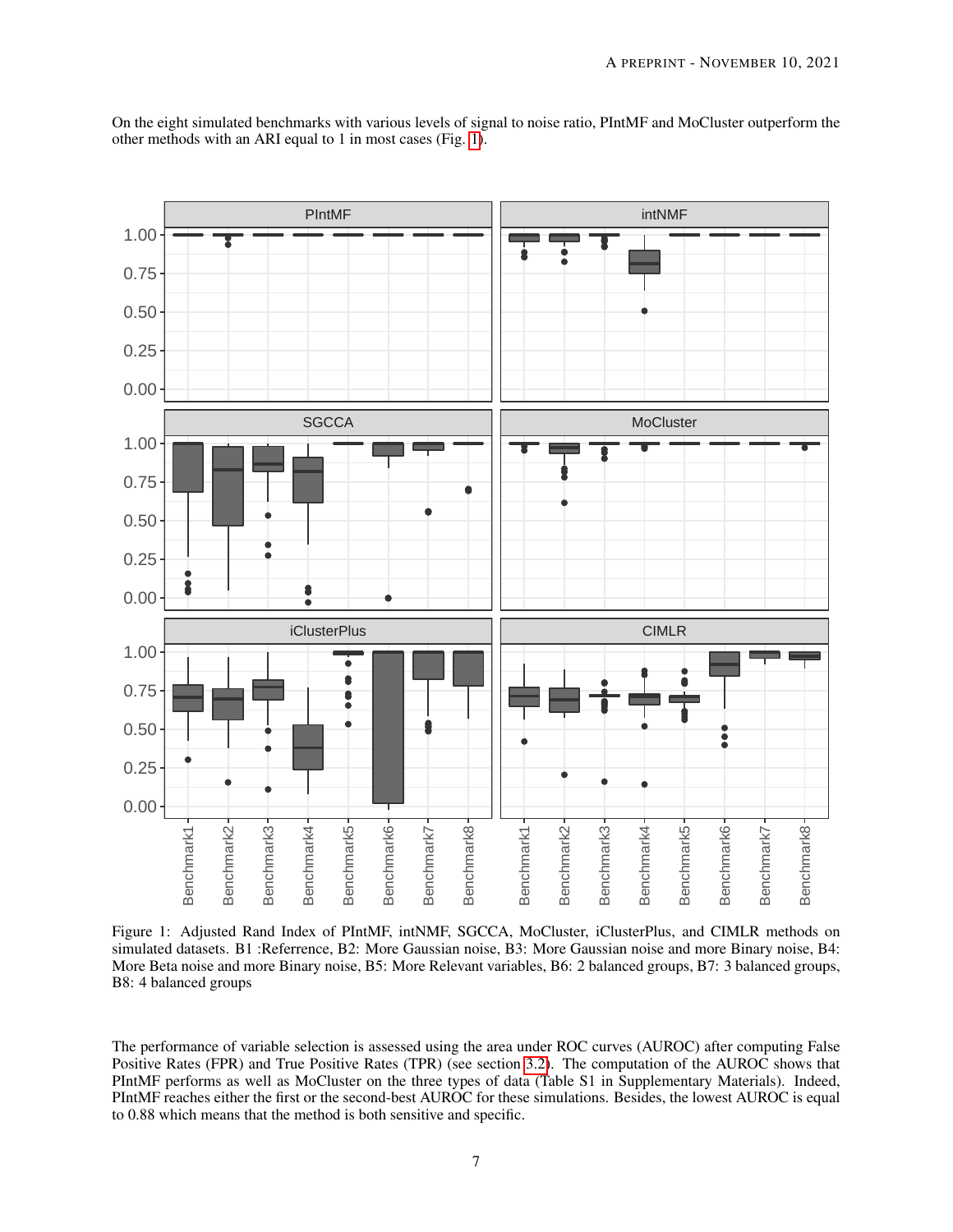## 4.2.2 Simulation based on real data (correlated blocks)

We evaluate the performance of PIntMF on a simulated framework based on cancer real data and developed by [\(Chung](#page-11-7) [and Kang, 2019\)](#page-11-7). Indeed, the previous framework does not simulate any correlation between omics blocks.

OmicsSIMLA is a simulation tool for generating multi-omics data with disease status. This tool simulates CpGs with methylation proportions, RNA-seq read counts and normalized protein expression levels. Here, we simulated 50 datasets containing 50 cases (i.e., short-term survival) and 50 controls (i.e. long-term survival), and three omics blocks (RNAseq, DNA methylation, and proteins). We try to recover the two groups but also the different features that drive overall survival by using DNA methylation, expression, and protein data. For two of the three blocks (expression and DNA methylation), the variables differentially expressed or methylated between the two groups are known.

The simulated data are described in Supplementary Materials (Section 5).

In these simulations, we also compare the performance of PIntMF to other methods in terms of clustering and variable selection. First, CIMLR does not give any results on these simulations (the algorithm does not converge). For all the other methods, the ARI is equal to 1 (maximum value) for all 50 datasets.

Then, we compare the variable selection performance of PIntMF, intNMF, iClusterPlus, MoCluster, and SGCCA by computing the AUROC on expression and DNA methylation blocks only (the protein block does not contain any variable simulated with differential abundance, more details are given in Supplementary Materials section 5).

DNA Methylation dataset: PintMF and iclusterPlus outperform the others with similar performances but the AUROC of iclusterPlus is significantly higher. Then, the AUROC of PintMF is significantly higher than for MoCluster, SGCCA and intNMF (Fig. [2\)](#page-7-0).

Expression dataset: PIntMF is the best method with an AUROC significantly higher than the others. However, all methods achieve an AUROC higher than 0.92. (Fig. [2\)](#page-7-0)

On these simulations, PIntMF gives similar results to iClusterPlus, but with automatic tuning of parameters. Besides, the algorithm of PIntMF is faster than iClusterPlus.

<span id="page-7-0"></span>

Figure 2: AUROC of PIntMF, MoCluster, SGCCA, iClusterPlus and intNMF for OmicsSIMLA simulations on (a) DNA methylation and (b) Gene expression blocks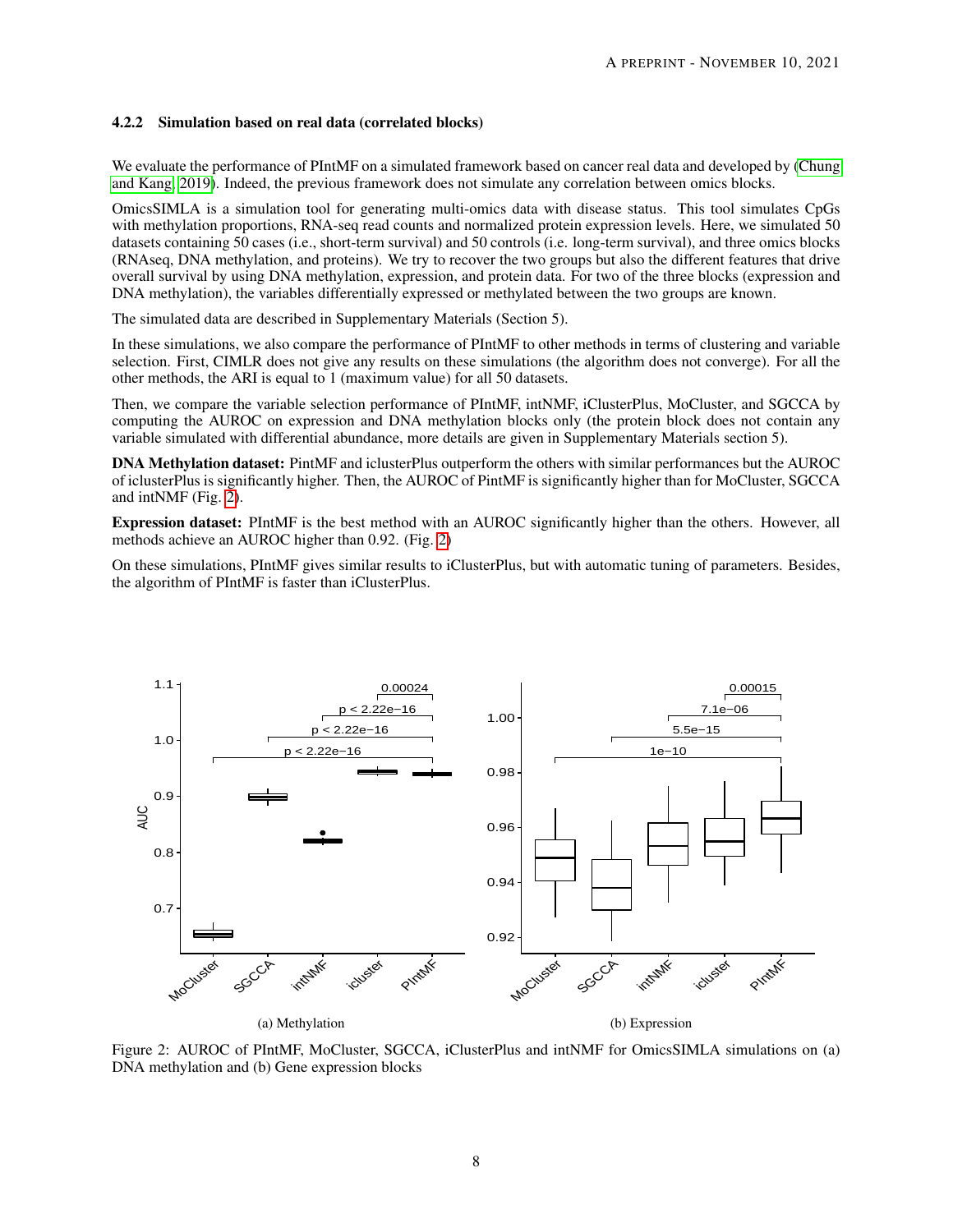## 4.2.3 Stability selection

Jackknife was performed to evaluate the stability of variable selection. To perform this technique, we run the model PIntMF on the data without one sample at each step. Therefore, we obtain n datasets containing  $n - 1$  individuals on which we apply the method.

The stability of the selected variables for Binary, Gaussian, methylation and expression datasets seems to be strong (Fig. S10 in Supplementary Materials). For proteins and for beta-like data, the bootstrap reveals that some selected variables are not stable. The Jackknife method could be used to remove false-positives variables.

## 4.2.4 Summary

To summarize this simulation part (see Table [1\)](#page-8-0), our method PIntMF provides satisfying clustering and variable selection both on correlated blocks (Simulation Framework 2) and on non-correlated blocks (Simulation Framework 1). PIntMF is the only method that performs well on all simulated settings.

<span id="page-8-0"></span>We conclude on these two frameworks of simulated data that PIntMF is a fast and flexible tool.

|                      | <b>Clustering</b> | Variable<br>selection | <b>Automatic</b><br><b>Tunning</b> | <b>Parameters</b><br>left to tune |
|----------------------|-------------------|-----------------------|------------------------------------|-----------------------------------|
| <i>i</i> ClusterPlus |                   | $^{\mathrm{++}}$      |                                    |                                   |
| intNMF               | $^{+++}$          |                       | $^{+++}$                           |                                   |
| <b>SGCCA</b>         | $^{++}$           | $^{++}$               |                                    | i5                                |
| MoCluster            | $^{+++}$          | $^{+++}$              |                                    | i 2                               |
| <b>CIMLR</b>         |                   | $^{\mathrm{+}}$       | $^{+++}$                           |                                   |
| PIntMF               |                   |                       |                                    |                                   |

Table 1: Summary of the performance of the PIntMF compared to other methods

## <span id="page-8-1"></span>4.3 Applications

In this section, we assess the performance of the PIntMF method on real data by considering two applications. The first one is a dataset from murine liver [\(Williams](#page-13-2) *et al.*, [2016\)](#page-13-2) under two different diets already used in two previous comparison articles [\(Pierre-Jean](#page-12-6) *et al.*, [2019;](#page-12-6) Tini *[et al.](#page-12-4)*, [2017\)](#page-12-4), and the objective is to recover the diets of the mice (fat diet or chow diet). The second one is a glioblastoma dataset from TCGA used in [\(Shen](#page-12-18) *et al.*, [2012\)](#page-12-18) and the goal is to find the tumor subtypes.

#### 4.3.1 PIntMF highlights variables linked to phenotypes of samples

We analyzed the BXD cohort (composed of 64 samples) [\(Williams](#page-13-2) *et al.*, [2016\)](#page-13-2); the mice were shared into two different environmental conditions of diet: chow diet (CD) (6% kcal of fat) or high-fat diet (HFD) (60% kcal of fat). Measurements have been made in the livers of the entire population at the transcriptome, the proteome, and the metabolome levels.

Therefore, we applied PIntMF to this dataset as well as intNMF, MoCluster, SGCCA, iClusterPlus, and CIMLR (Supplementary Materials Table S2).

PIntMF produces a perfect classification of the individuals for this real dataset .

For this dataset, all criteria for the model selection were computed (Supplementary Material Fig. S6), and 2 groups were selected for further analysis.

PIntMF highlights interesting variables that seem to have different abundance between the two groups CD and HFD (Fig. [3\)](#page-9-0): VITAMIN E (C<sub>2</sub>9H<sub>5</sub>00<sub>2</sub>), Cholesteryl (C<sub>3</sub>6H<sub>6</sub>2O<sub>5</sub>), Mustard Oil (C<sub>4</sub>H<sub>5</sub>NS). Saa2 gene that codes for a protein involved in the HDL complex seems to be deferentially expressed between the two groups. Then, the Cidea gene that is involved in the metabolism of lipids and lipoproteins has a slightly different level of expression between the two groups. Finally, Cyp2b9 oxidies steroids, fatty acids, and xenobiotics are less expressed in the high-fat diet group. To conclude, PIntMF succeeds well to recover classification and relevant markers in all datasets.

# 4.3.2 PIntMF reveals a new classification of non annotated samples on TCGA dataset.

Secondly, we analyze a subset of the glioblastoma dataset from the cancer genome atlas (TCGA): the Glioblastoma study (2009) used in [\(Shen](#page-12-18) *et al.*, [2012\)](#page-12-18). The dataset contains three matrices: copy number variation (1599 regions),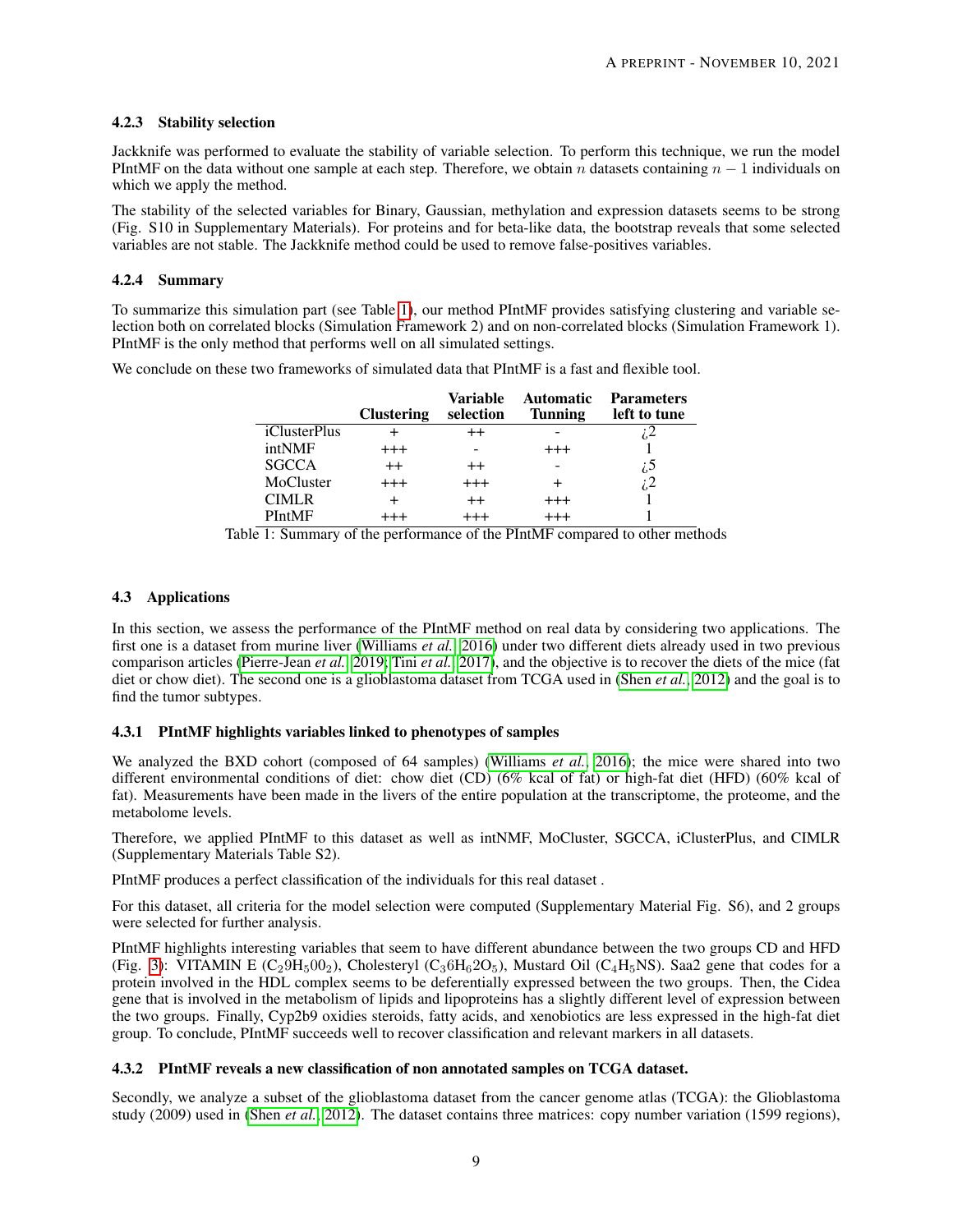<span id="page-9-0"></span>

Figure 3: BXD cohort results: Top 10 selected variables with PIntMF of each dataset (Metabolites, Proteins and RNA), the clustering given by PIntMF and the true clustering are on the right.

DNA methylation (1515 CpG), and mRNA expression (1740 genes) in 55 samples. GBM samples were classified into four subtypes (Classical: CL, Mesenchymal: MES, Neural: NL, and Proneural: PN). Besides, there are samples with no subtype (NA). Using the PIntMF method, we highlight samples with no classification close to labeled samples. Looking at the three criteria, the best number of latent variables seems to be 5 (Supplementary Materials Fig. S7). For example, the green cluster from PIntMF matches a part of the CL subtype, and one sample labeled as NA is in this green cluster. Then, the purple cluster from PIntMF matches the PN subtype, and one sample labeled as NA can be classified with the PN subtype (Figure [4a\)](#page-10-0). Clusters 1 (red) and 2 (blue) are more heterogenous. However, the red one is composed of NL and NA labeled samples. The blue one is close to samples labeled as PN.

We performed a survival analysis to identify a relation between groups found by PIntMF and the survival rate (Figure [4b\)](#page-10-1). The survival test gives a significant p-value at 5% (p-value =0.00013 with log-rank test). The prognosis for the purple (4) group is better than those of the red and green (1 and 3) groups and even better than the orange and blue (2 and 5) groups. Note that the PN subtype is split into two groups (purple and blue) that have two very different survival curves.

The previous study [\(Shen](#page-12-18) *et al.*, [2012\)](#page-12-18) performed with iCluster method [\(Shen](#page-12-25) *et al.*, [2009\)](#page-12-25) identified 3 subgroups with a less significant p-value (0.01) than PIntMF for the survival differences between subgroups. Their Cluster 1 matches the PN group, Cluster 2 matches the CL group, and Cluster 3 is mostly composed of the MES subtype. Authors do not give any information about the samples with no subtypes.

H matrices exhibit various types of genomic profiles according to the clusters (Figure [4\)](#page-10-2). For instance, the orange cluster (5) shows few alterations at the copy number variation level (Fig. [4c\)](#page-10-3) but a particular profile for DNA methylation and gene expression data (Fig. [4e\)](#page-10-4). The blue cluster (2) has a distinct pattern of expression (Fig. [4d\)](#page-10-5).

# 5 Discussion

We presented a new model to discover new subgroups of a cohort and potential new markers from several types of omic data. PIntMF is a matrix factorization model with positivity and sparsity constraints (Lasso) on inferred matrices. The method and all scripts of this article are available in an R package named PIntMF.

The main advantage of this method is the automatic tuning of the lasso penalties for both variable and sample matrices. To optimize the algorithm at the computational time level (Supplementary Materials Fig.S9), we tried several algorithms to infer matrices  $H^k$ . glmnet is very fast compared to the others (ncvreg, quadrupen, and biglasso), therefore it was retained for all analysis. We also optimized the initialization of the algorithm that is obtained by using the SNF algorithm [\(Wang](#page-13-4) *et al.*, [2014\)](#page-13-4). This initialization provides, at the end of the algorithm, the best clustering and the best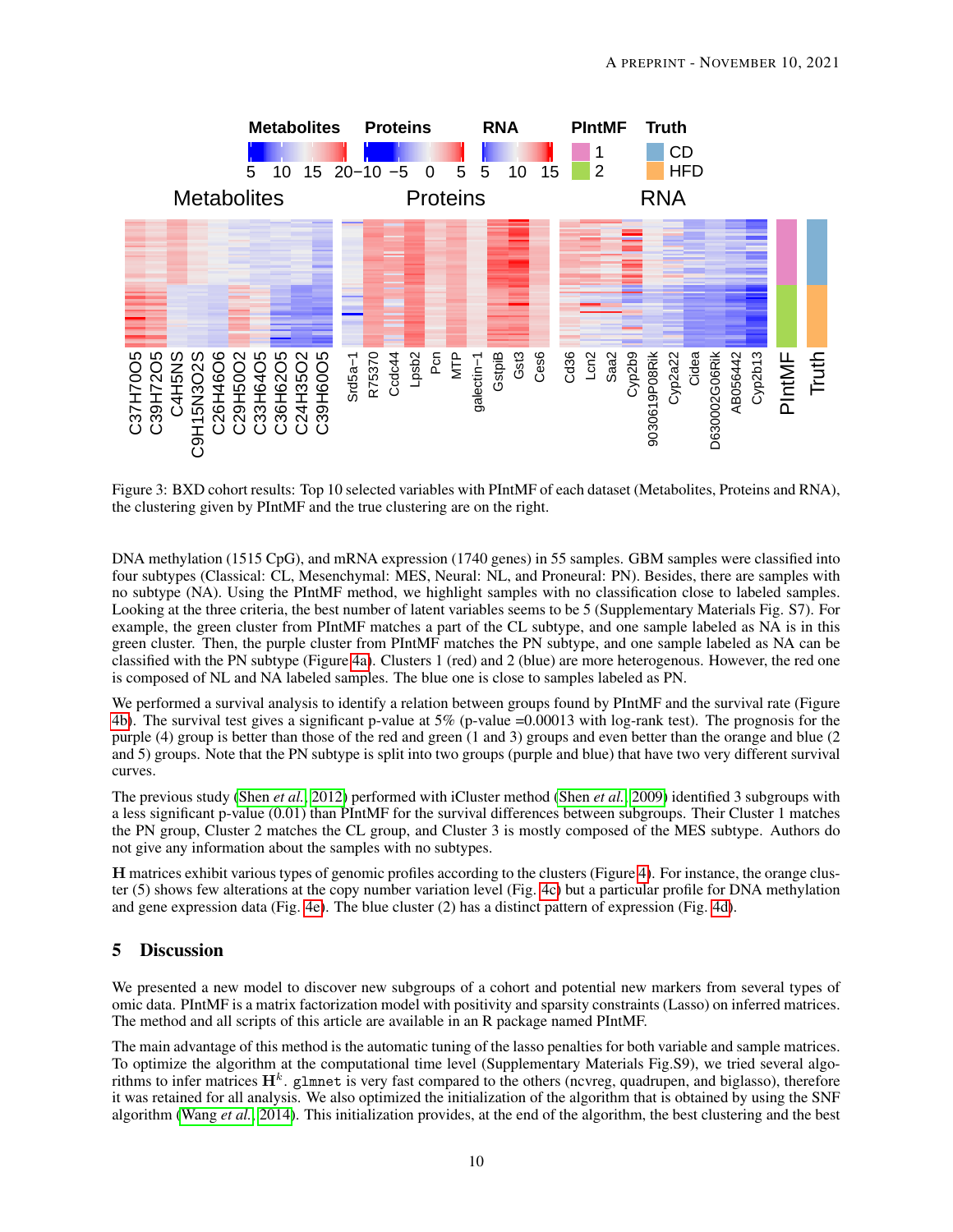<span id="page-10-2"></span><span id="page-10-0"></span>



(a) Heatmap plot of W: Homogeneity between subtypes and subgroups identified by PIntMF

<span id="page-10-4"></span><span id="page-10-1"></span>(b) Kaplan-Meier plot: The subgroups identified by PIntMF show survival differences

<span id="page-10-3"></span>

<span id="page-10-5"></span>Figure 4: (a) Heatmap of W. The clustering of PIntMF was compared to glioblastoma subtypes. (b) Survival curves with p-value of log-rank test. (c, d, e) H matrix for the three considered omics blocs on glioblastoma dataset

percentage of explained variation (Fig. S1). Besides, this initialization is performed at the integrative level rather than separately on each block of data.

PIntMF tunes automatically the penalties on matrices  $H^k$  and W, without any intervention of the user, and we noticed that all the matrices are quite sparse on real datasets (Figure [4\)](#page-10-2). The user needs to choose only one parameter that is the number of latent variables. The last parameter can be chosen by looking at the MSE, cophenetic coefficient, and the PVE (Supplementary Materials Fig. S2 to S6). All these criteria are implemented in the R package. For non-correlated data simulations, only the cophenetic coefficient and the PVE allow choosing properly the correct number of latent variables.

It is still difficult to evaluate the performance of an integrative method on simulations [\(Cantini](#page-11-3) *et al.*, [2020\)](#page-11-3). The relationships between blocks of omics are complex, often not well-known, and the modeling of these links is not easy. To our knowledge, there does not exist any reference dataset to assess performances. Therefore, we evaluated the algorithm on two different simulation frameworks (completely simulated and based on real-data) and two real datasets. Besides, we compared it with several other state-of-the-art integrative methods. We demonstrated, on the first simulated dataset (non-correlated blocks), that PIntMF outperforms the other methods on both clustering and variable selection. Indeed, on simulated data, the clustering from PIntMF makes few errors of classification. We also highlighted that PIntMF is more robust to heterogeneous data compared to the others: the method performs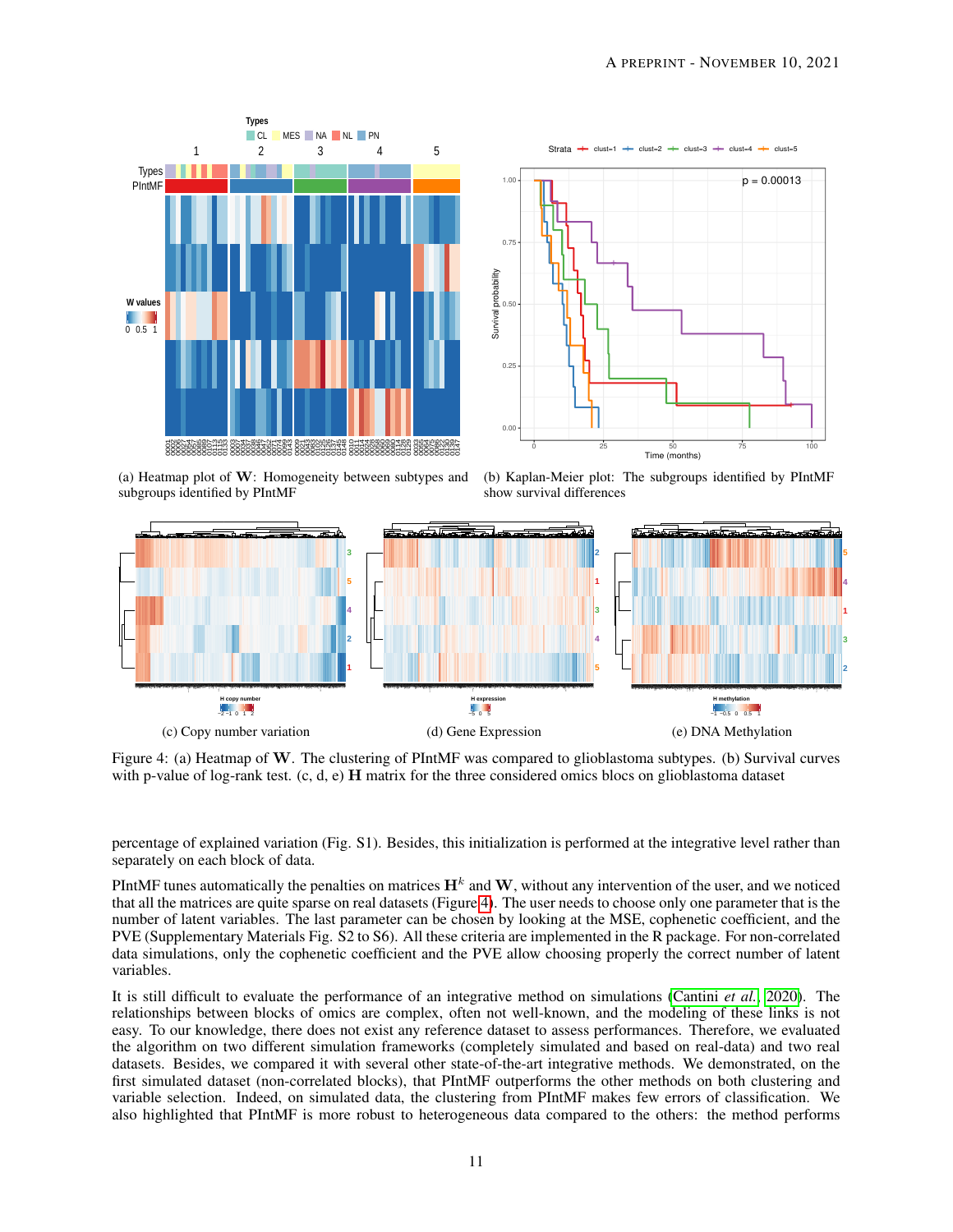as well on gaussian distributions as on binary or beta distributions for the variable selection. On another simulated framework based on real data (correlated blocks), we observed good performances at clustering (perfect classification) and variable selection levels (AUROC upper than 90%). With applications on two real datasets (BXD and TCGA data section [4.3\)](#page-8-1), we demonstrated that the method could deal with real datasets. Besides, the application on the two real datasets shows that we found original subgroups but also interesting variables linked to the clinical phenotypes (diet and overall survival).

A weakness of the model is that the convergence of the algorithm to an optimal solution is not mathematically justified. Besides, a significance test for the variable selection is not given due to the use of the LASSO regression [\(Jain and](#page-12-26) [Xu, 2021\)](#page-12-26). Jackknife could provide an idea of the confidence in the selected variables (Supplementary Materials Fig. S10). However, this type of approach is very time-consuming when datasets are large.

Another improvement of the method could be dealing with missing values. Missing values could be inside a block for a few variables. These missing values could be imputed by the average of other correlated variables or by the values of the nearest neighbor or more complex methods as proposed by [\(Voillet](#page-13-5) *et al.*, [2016;](#page-13-5) González *et al.*, [2009;](#page-12-27) [Husson](#page-12-28) [and Josse, 2013\)](#page-12-28). Commonly, a whole block can also be missing for an individual. In this case, the matrix W could be computed only on the present blocks for this individual. Thanks to the W matrix, we could deduce a new profile for this patient from the  $H^k$  matrix inferred with the other individuals.

We could also extend PIntMF by including prior information such as the genome structure. For instance, we could force the algorithm to select the same genes in the DNA methylation block and the expression block. A group Lasso penalty [\(Simon](#page-12-29) *et al.*, [2013\)](#page-12-29) could be added to the proposed model to include such a prior.

To conclude, PIntMF is an easy and flexible method to integrate omics data. It exhibits good performance in terms of classification or variable selection in both cases (correlated blocks or non-correlated blocks). Among all tested methods, it is the one that works in most situations. PIntMF is fast and automatically tunes the penalty for each block to select an appropriate number of variables (sparse matrices). Besides, it provides a sparse matrix W to perform more easily the clustering of samples. We also provide three criteria namely MSE, PVE, and cophenetic coefficient to choose the best number of latent variables.

The integration of several types of omics with our method could help in discovering potential markers even with a small number of patients. Finally, it could also help to classify patients with unknown phenotypes.

# 6 Software

An R package named PIntMF can be used to reproduce all simulations and figures and is available online at ??.

## References

- <span id="page-11-1"></span>Bersanelli, M., Mosca, E., Remondini, D., Giampieri, E., Sala, C., Castellani, G., and Milanesi, L. (2016). Methods for the integration of multi-omics data: mathematical aspects. *BMC bioinformatics*, 17(Suppl 2), 15.
- <span id="page-11-0"></span>Bock, C., Farlik, M., and Sheffield, N. C. (2016). Multi-omics of single cells: strategies and applications. *Trends in biotechnology*, 34(8), 605–608.
- <span id="page-11-9"></span>Brunet, J.-P., Tamayo, P., Golub, T. R., and Mesirov, J. P. (2004). Metagenes and molecular pattern discovery using matrix factorization. *Proceedings of the national academy of sciences*, 101(12), 4164–4169.
- <span id="page-11-4"></span>Burstein, M. D., Tsimelzon, A., Poage, G. M., Covington, K. R., Contreras, A., Fuqua, S. A., Savage, M. I., Osborne, C. K., Hilsenbeck, S. G., Chang, J. C., *et al.* (2015). Comprehensive genomic analysis identifies novel subtypes and targets of triple-negative breast cancer. *Clinical Cancer Research*, 21(7), 1688–1698.
- <span id="page-11-3"></span>Cantini, L., Zakeri, P., Hernandez, C., Naldi, A., Thieffry, D., Remy, E., and Baudot, A. (2020). Benchmarking joint multi-omics dimensionality reduction approaches for cancer study. *Nature Communications*.
- <span id="page-11-8"></span>Chalise, P. and Fridley, B. L. (2017). Integrative clustering of multi-level omic data based on non-negative matrix factorization algorithm. *PloS one*, 12(5), e0176278.
- <span id="page-11-5"></span>Chalise, P., Koestler, D. C., Bimali, M., Yu, Q., and Fridley, B. L. (2014). Integrative clustering methods for high-dimensional molecular data. *Translational cancer research*, 3(3), 202.
- <span id="page-11-2"></span>Chauvel, C., Novoloaca, A., Veyre, P., Reynier, F., and Becker, J. (2019). Evaluation of integrative clustering methods for the analysis of multi-omics data. *Briefings in Bioinformatics*.
- <span id="page-11-6"></span>Chen, J. and Zhang, S. (2018). Discovery of two-level modular organization from matched genomic data via joint matrix tri-factorization. *Nucleic acids research*, 46(12), 5967–5976.
- <span id="page-11-7"></span>Chung, R.-H. and Kang, C.-Y. (2019). A multi-omics data simulator for complex disease studies and its application to evaluate multi-omics data analysis methods for disease classification. *GigaScience*, 8(5), giz045.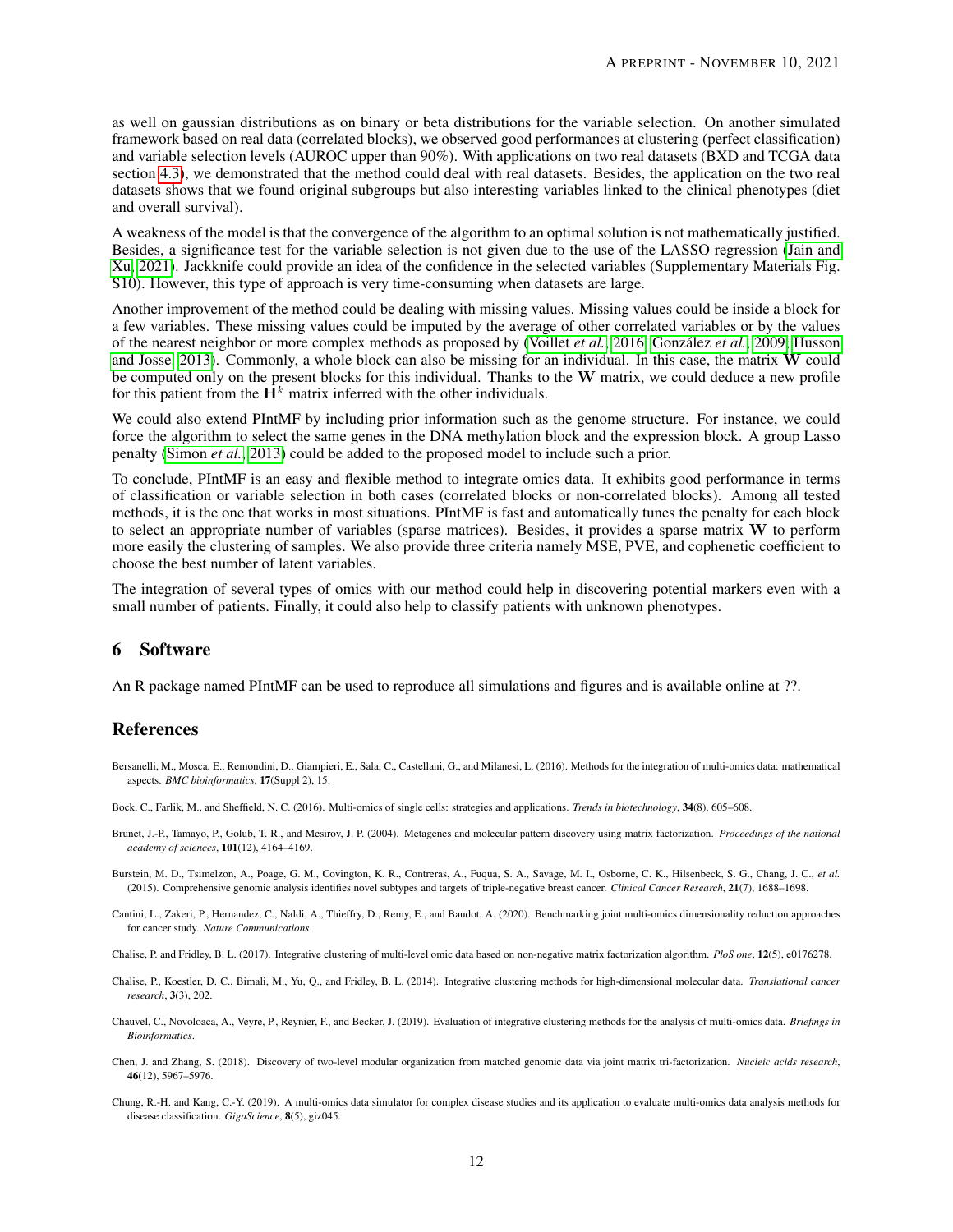<span id="page-12-21"></span>Gaujoux, R. and Seoighe, C. (2010). A flexible r package for nonnegative matrix factorization. *BMC bioinformatics*, 11(1), 367.

<span id="page-12-27"></span>González, I., Déjean, S., Martin, P. G., Gonçalves, O., Besse, P., and Baccini, A. (2009). Highlighting relationships between heterogeneous biological data through graphical displays based on regularized canonical correlation analysis. *Journal of Biological Systems*, 17(02), 173–199.

<span id="page-12-5"></span>Huang, S., Chaudhary, K., and Garmire, L. X. (2017). More is better: recent progress in multi-omics data integration methods. *Frontiers in genetics*, 8, 84.

<span id="page-12-28"></span>Husson, F. and Josse, J. (2013). Handling missing values in multiple factor analysis. *Food quality and preference*, 30(2), 77–85.

<span id="page-12-26"></span>Jain, R. and Xu, W. (2021). Hdsi: High dimensional selection with interactions algorithm on feature selection and testing. *PLOS ONE*, 16(2), 1–17.

- <span id="page-12-19"></span>Jerome, F., Trevor, H., and Robert, T. (2010). Regularization paths for generalized linear models via coordinate descent. *Journal of Statistical Software*, 33(1), 1–22.
- <span id="page-12-11"></span>Lee, D. D. and Seung, H. S. (1999). Learning the parts of objects by non-negative matrix factorization. *Nature*, 401(6755), 788.
- <span id="page-12-15"></span>Meng, C., Helm, D., Frejno, M., and Kuster, B. (2015). mocluster: Identifying joint patterns across multiple omics data sets. *Journal of proteome research*, 15(3), 755–765.
- <span id="page-12-17"></span>Mo, Q. and Shen, R. (2018). *iClusterPlus: Integrative clustering of multi-type genomic data*. R package version 1.18.0.
- <span id="page-12-13"></span>Mo, Q., Wang, S., Seshan, V. E., Olshen, A. B., Schultz, N., Sander, C., Powers, R. S., Ladanyi, M., and Shen, R. (2013). Pattern discovery and cancer gene identification in integrated cancer genomic data. *Proceedings of the National Academy of Sciences*, 110(11), 4245–4250.

<span id="page-12-1"></span>Network, C. G. A. *et al.* (2012). Comprehensive molecular portraits of human breast tumours. *Nature*, 490(7418), 61.

- <span id="page-12-20"></span>Nowak, G., Hastie, T., Pollack, J. R., and Tibshirani, R. (2011). A fused lasso latent feature model for analyzing multi-sample acgh data. *Biostatistics*, 12(4), 776–791.
- <span id="page-12-6"></span>Pierre-Jean, M., Deleuze, J.-F., Le Floch, E., and Mauger, F. (2019). Clustering and variable selection evaluation of 13 unsupervised methods for multi-omics data integration. *Briefings in bioinformatics*.
- <span id="page-12-16"></span>Ramazzotti, D., Lal, A., Wang, B., Batzoglou, S., and Sidow, A. (2018). Multi-omic tumor data reveal diversity of molecular mechanisms that correlate with survival. *Nature communications*, 9(1), 4453.
- <span id="page-12-24"></span>Rand, W. M. (1971). Objective criteria for the evaluation of clustering methods. *Journal of the American Statistical association*, 66(336), 846–850.
- <span id="page-12-12"></span>Reilly, B., Tanaka, T. N., Diep, D., Yeerna, H., Tamayo, P., Zhang, K., and Bejar, R. (2019). Dna methylation identifies genetically and prognostically distinct subtypes of myelodysplastic syndromes. *Blood advances*, 3(19), 2845–2858.
- <span id="page-12-0"></span>Ritchie, M. D., Holzinger, E. R., Li, R., Pendergrass, S. A., and Kim, D. (2015). Methods of integrating data to uncover genotype–phenotype interactions. *Nature Reviews Genetics*, 16(2), 85.
- <span id="page-12-10"></span>Rodosthenous, T., Shahrezaei, V., and Evangelou, M. (2020). Integrating multi-omics data through sparse canonical correlation analysis for the prediction of complex traits: A comparison study. *Bioinformatics*.
- <span id="page-12-3"></span>Rowlands, D. S., Page, R. A., Sukala, W. R., Giri, M., Ghimbovschi, S. D., Hayat, I., Cheema, B. S., Lys, I., Leikis, M., Sheard, P. W., *et al.* (2014). Multi-omic integrated networks connect DNA methylation and miRNA with skeletal muscle plasticity to chronic exercise in type 2 diabetic obesity. *Physiological genomics*, 46(20), 747–765.
- <span id="page-12-7"></span>Sastry, A. V., Hu, A., Heckmann, D., Poudel, S., Kavvas, E., and Palsson, B. O. (2020). Matrix factorization recovers consistent regulatory signals from disparate datasets. *BioRxiv*.
- <span id="page-12-25"></span>Shen, R., Olshen, A. B., and Ladanyi, M. (2009). Integrative clustering of multiple genomic data types using a joint latent variable model with application to breast and lung cancer subtype analysis. *Bioinformatics*, 25(22), 2906–2912.
- <span id="page-12-18"></span>Shen, R., Mo, O., Schultz, N., Seshan, V. E., Olshen, A. B., Huse, J., Ladanyi, M., and Sander, C. (2012). Integrative subtype discovery in glioblastoma using icluster. *PloS one*, 7(4), e35236.
- <span id="page-12-29"></span>Simon, N., Friedman, J., Hastie, T., and Tibshirani, R. (2013). A sparse-group lasso. *Journal of computational and graphical statistics*, 22(2), 231–245.
- <span id="page-12-23"></span>Sneath, P. H., Sokal, R. R., *et al.* (1973). *Numerical taxonomy. The principles and practice of numerical classification.*
- <span id="page-12-22"></span>Sokal, R. R. and Rohlf, F. J. (1962). The comparison of dendrograms by objective methods. *Taxon*, pages 33–40.
- <span id="page-12-8"></span>Tenenhaus, A. and Tenenhaus, M. (2011). Regularized generalized canonical correlation analysis. *Psychometrika*, 76(2), 257–284.
- <span id="page-12-9"></span>Tenenhaus, A., Philippe, C., Guillemot, V., Le Cao, K.-A., Grill, J., and Frouin, V. (2014). Variable selection for generalized canonical correlation analysis. *Biostatistics*, 15(3), 569–583.

<span id="page-12-14"></span>Tibshirani, R. (1996). Regression shrinkage and selection via the lasso. *Journal of the Royal Statistical Society. Series B (Methodological)*, pages 267–288.

- <span id="page-12-4"></span>Tini, G., Marchetti, L., Priami, C., and Scott-Boyer, M.-P. (2017). Multi-omics integration - a comparison of unsupervised clustering methodologies. *Briefings in bioinformatics*.
- <span id="page-12-2"></span>Vasaikar, S. V., Straub, P., Wang, J., and Zhang, B. (2017). Linkedomics: analyzing multi-omics data within and across 32 cancer types. *Nucleic acids research*, 46(D1), D956–D963.